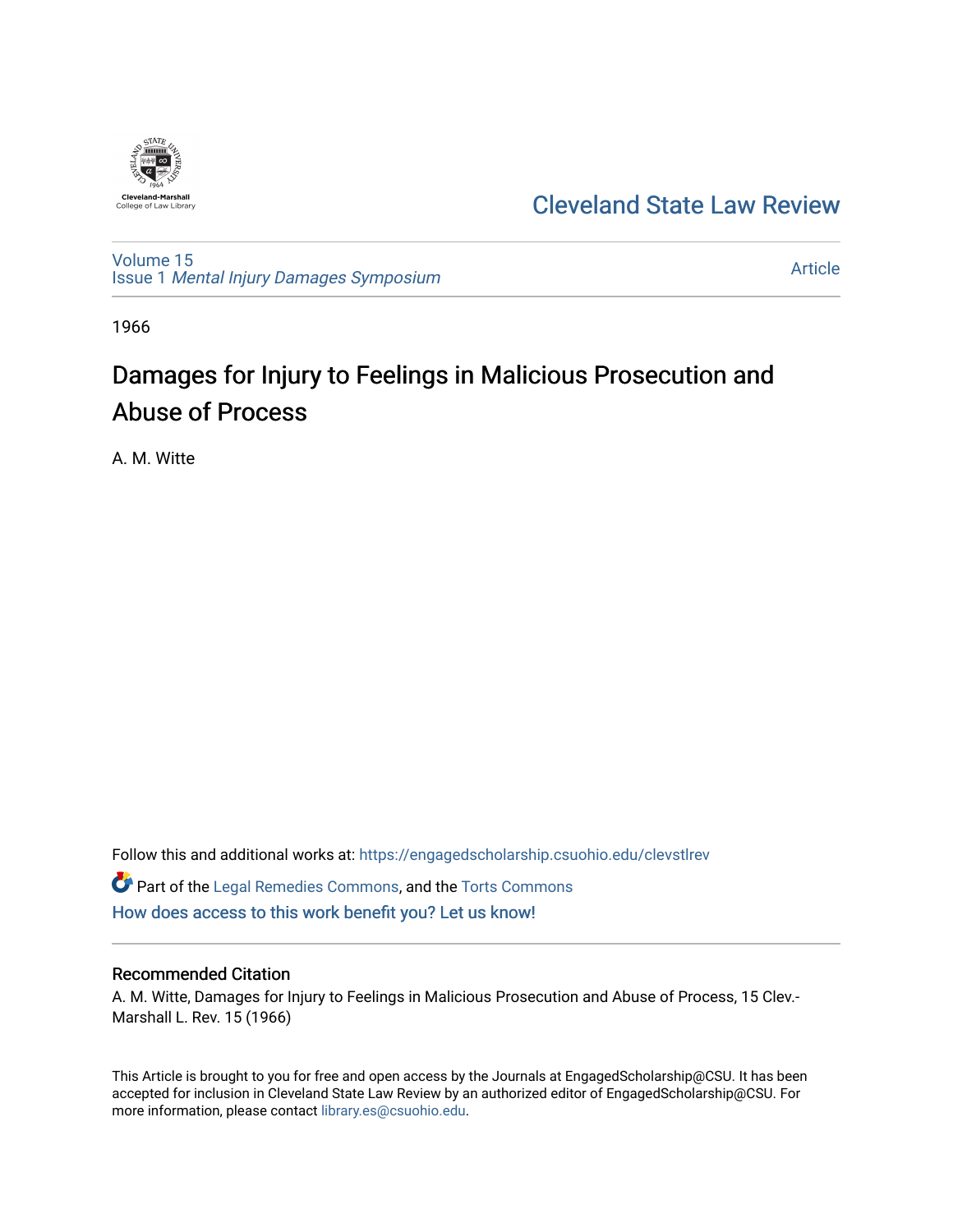## *Damages for Injury to Feelings in Malicious Prosecution and Abuse of Process*

### *A.* M. *Witte\**

N **ARROWLY DEFINED,** the tort of malicious prosecution' occurs when a person initiates criminal proceedings against an innocent person for an improper purpose and without probable cause, if the criminal proceedings terminate favorably for the wronged person.2 The tort has been extended to include the initiation of a civil proceeding under similar circumstances, although England and a large minority of American jurisdictions adhere to a "special injury" rule, permitting recovery for the malicious prosecution of civil proceedings only when they interfere directly with the person (e.g., lunacy, contempt or bastardy proceedings) or with property interests (e.g., attachment, garnishment or bankruptcy proceedings).3 Closely akin is the tort of abuse of process, which occurs when legal process is used to accomplish an improper purpose. 4

These torts are not subjects which have traditionally excited the special interest of either law students or their professors, nor does there appear to be any particular reason why they should do so. According to Green, there is "no other cause of action which is more carefully guarded";<sup>5</sup> consequently, the number of reported cases has seldom risen above a steady trickle. Further, anyone faced with an immediate need for information will find all of the relevant aspects of these torts fully dealt with in recent and readily available texts.<sup>6</sup>

The burden of this paper is the extent to which a plaintiff in a malicious prosecution action will be permitted to recover

<sup>\*</sup> Professor of Law, Emory University School of Law.

<sup>&</sup>lt;sup>1</sup> The word "malicious" in this context is in some disrepute (see generally Fridman, Malice in the Law of Torts, 21 Mod. L. Rev. 484 (1958)), and in fact has been supplanted in the Restatement of Torts by the word "wrongful." Courts, however, have not adopted this change.

**<sup>2</sup>** Restatement, Torts, **§ 653 (1938).**

**<sup>3</sup>** Prosser, Law of Torts, **§** 114 (3rd ed. 1964).

<sup>4</sup> Restatement, Torts, **§ 682** (1938).

**<sup>5</sup>** Green, Judge and Jury, p. 338 (1930).

**<sup>6</sup>** Prosser, *supra,* n. 3, **§§ 113-115;** 1 Harper **&** James, Law of Torts, **§§** 4.1- 4.12 (1956); see also Harper, Malicious Prosecution, False Imprisonment and Defamation, 15 Tex. L. Rev. 157 (1937).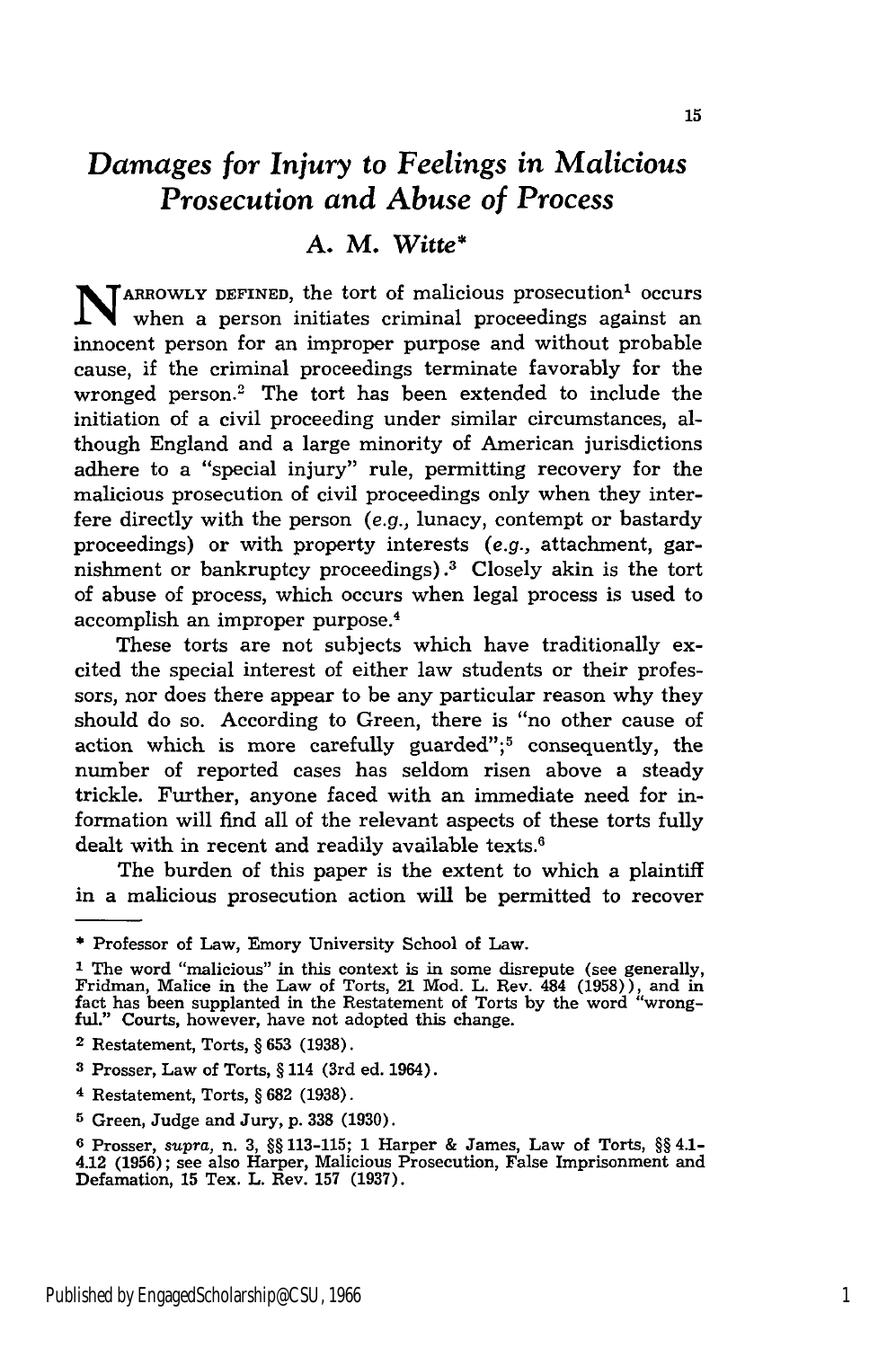damages for the injury he has suffered to his feelings.<sup>7</sup> Simply stated, there is no serious legal question presented by this broad topic. In a malicious prosecution action based on criminal proceedings the plaintiff may recover damages for his mental suffering (and for the harm to his reputation)<sup>8</sup> and the great majority of jurisdictions permit these damages to be recovered without special pleading or proof- $-i.e.,$  these elements are considered to be general damages.<sup>9</sup> By what McCormick describes as a "benevolent fiction," **10** these injuries are presumed to flow necessarily from the malicious prosecution itself. Although there are policy disagreements among courts concerning the proper limits of verdicts in these actions-a matter discussed more fully below-there is no significant dissent from the principle that mental suffering is recoverable in this context and that, together with the assumed injury to the plaintiff's reputation, these items form the lion's share of the typical verdict.<sup>11</sup>

It has been noted above that harm to the reputation is treated as an item of general damages separate from mental distress. This separation seems to have only a limited significance. When requested to review a judgment claimed to be excessive, courts are influenced by the kind of reputation plaintiff bears;<sup>12</sup> otherwise, no meaningful distinction between these harms appears, loss of reputation and mental distress being clearly interrelated.

**<sup>7</sup>** Courts have been unable to settle on a single descriptive term for the general mental harm proximately caused by a malicious prosecution. Thus we find references in the decisions to the plaintiff's injured feelings or to his mental suffering or anguish or distress. All of these terms are used as synonyms for each other. Similarly, the decisions abound in more specific references to the plaintiff's mental injury, to his shame, humiliation, embarrassment, etc. No effort is made to distinguish these mental states from each other or to weigh their relative importance, if any.

**<sup>8</sup>** The cases affirming this principle are too numerous to require citation. McCormick, Law of Damages, **382** (1935).

**<sup>9</sup>** Barnes v. Culver, 192 Ky. 10, 232 **S.** W. 39 (1921); Kirkpatrick v. Hollingsworth, 207 Okla. 292, 249 Pac. 2d 434 (1952); Grorud v. Lossl, 48 Mont. 274, 136 Pac. 1069 (1913). See also Restatement, Torts, § 670 (1938). Pecuniary harms, such as expenses incurred in defending the malicious proceeding, are recoverable as special damages. Restatement, *supra,* n. 4, § 671.

**<sup>10</sup>**McCormick, *op.* cit. *supra,* n. **8, 382.**

**<sup>11</sup>**Flam v. Lee, 116 Iowa 289, 90 N. W. 70, **71** (1902): "... the principal basis of recovery in most actions of this kind is mental suffering and anguish arising from the wrongful charge and arrest. . . .

**<sup>12</sup>**Davis v. Seeley, 91 Iowa 583, 60 **N.** W. **183** (1894); Gandy v. Palmer, **169** So. 2d **819** (Miss. 1964); also, the defendant may introduce evidence of plaintiff's bad reputation in order to rebut the normal presumption. Kirkpatrick v. HoUingsworth, *supra,* n. **9.**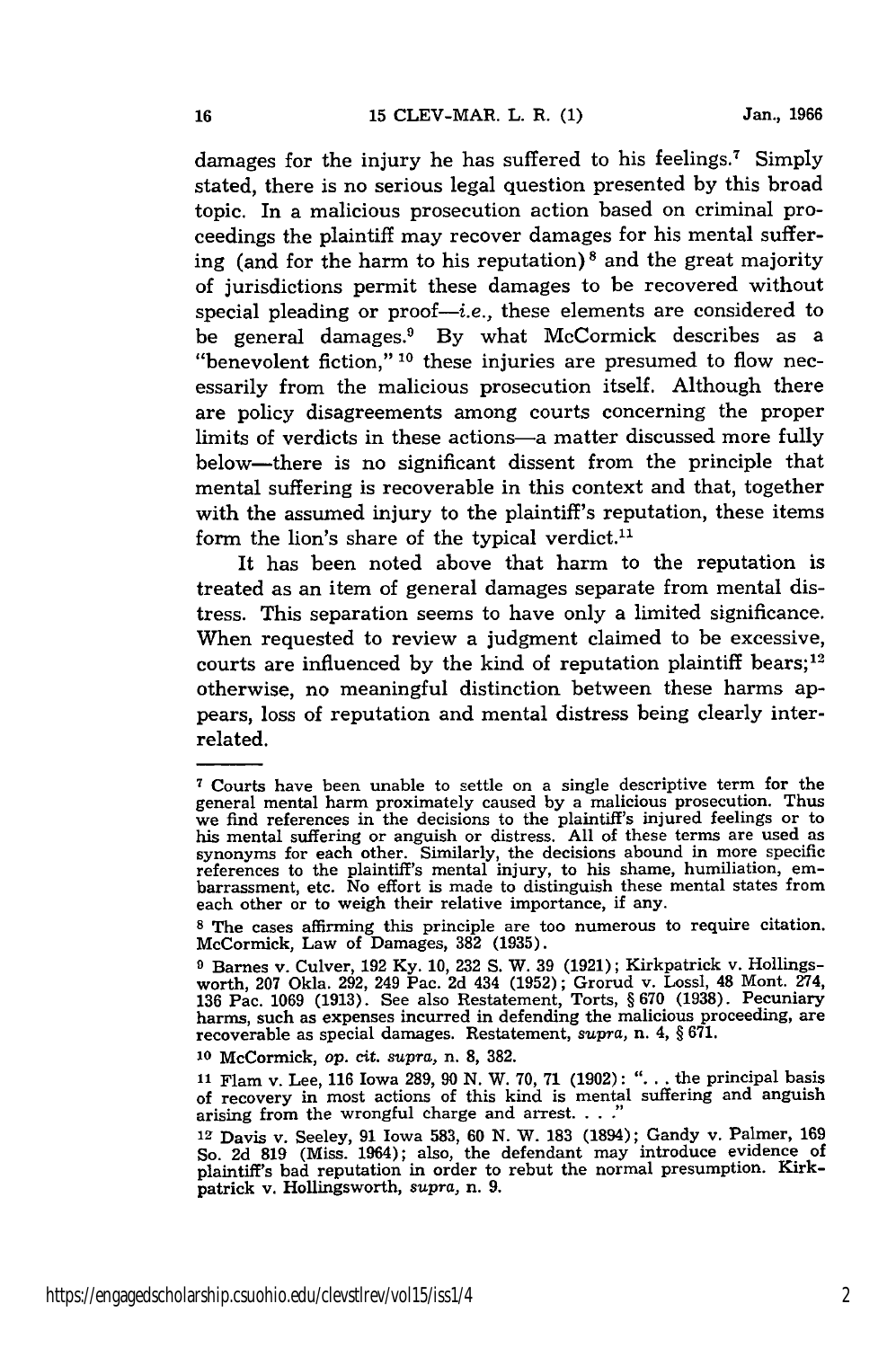The obvious result of the rule that substantial damages for mental suffering may be awarded without special pleading or proof is that it permits appellate courts to affirm relatively large verdicts not only in cases where there is little or no evidence of mental suffering, but also in cases where there is some indication that the plaintiff in fact suffered no mental anguish at all. In *Blakely v. Roanoke State Bank*,<sup>13</sup> for example, the plaintiff "returned a negative answer" to his attorney's question whether he had felt shame as a result of being imprisoned and tried. Nevertheless, a verdict of \$1700 for mental anguish was affirmed, the court refusing to believe that the plaintiff was "wholly unconscious of the disgrace that ordinarily attaches to arrest and imprisonment." 14 The rule also safeguards the plaintiff who is either unable to describe his mental condition with anything approaching clarity and completeness or who is taciturn by nature.15

Although the plaintiff need not plead or prove his mental suffering, he is by and large permitted to testify about all mental reactions proximately caused by the malicious prosecution.16 This testimony is usually of two kinds, both highly formalized. The plaintiff may testify in general terms that he felt shame or humiliation or embarrassment as a result of the malicious prosecution-general mental states which in any event would be assumed to follow. The plaintiff may also testify regarding more

**<sup>-1</sup>** 122 Kan. 810, 253 P. 544 **(1927).**

<sup>14</sup>*Id.* at 546.

**<sup>15</sup>** In Flam v. Lee, *supra,* n. 11, at 71, the court said: "In this same connection may be taken up the objections raised to plaintiff's attempt to describe his mental suffering while in custody. We know of no rule of law which prohibits such testimony. It is true, perhaps, the jury may properly be left to infer such sufferings from the circumstances of his situation, and it is also true that the average witness finds it difficult to describe mental conditions in apt terms. But does it follow that such description, when made, is not proper evidence? If a man who has been wrongfully prosecuted for crime feels a sense of shame and humiliation that such a charge should be laid at his door, or that he has been disgraced in the eyes of his neighbors and friends, or is tormented with fear that his incarceration in jail may bring sorrow and disgrace to his home, we think he should be permitted to say it.

**<sup>16</sup>** *Ibid.* Note, however, that there is authority to the effect that the plaintiff may not testify directly that he suffered mental anguish, although he may describe the circumstances of his arrest and confinement (thus permitting the jury to infer mental anguish). Western Union Telegraph Co. v. Cleveland, 169 Ala. 131, 53 So. **80** (1910); Walling v. Fields, 209 Ala. 389, 96 So. 471 (1923).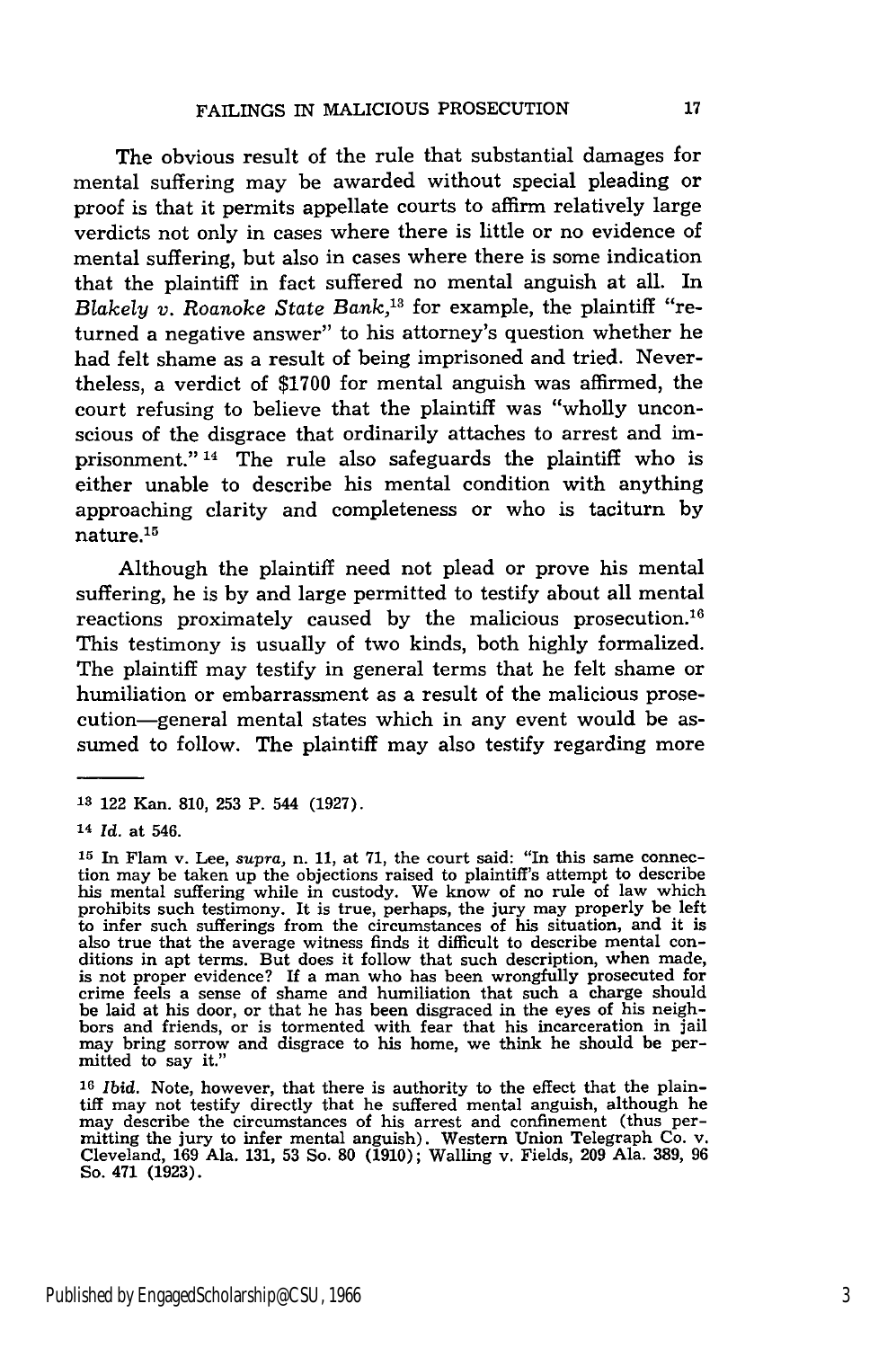specific incidents of mental suffering; he is distressed because of his family's reaction, humiliated and upset by the reaction of his friends, neighbors and by his confinement in jail, if any and however brief. For example, the plaintiff may testify that he suffered mental anguish while in jail because he was unable to attend his sick child at home,<sup>17</sup> because his mother fainted when he was taken into custody, $18$  because he was shunned by former friends and acquaintances,<sup>19</sup> or humiliated by their references to his confinement,<sup>20</sup> because he was humiliated by being fingerprinted and mugged,<sup>21</sup> depressed by the sheer experience of being in jail, $2^2$  and worried about his job security. $2^3$  It is generally agreed, however, that the plaintiff may not recover from the defendant in a malicious prosecution action for injured feelings resulting from mistreatment by the police or his jail mates; incidents of harassment while the plaintiff is in custody are regarded as outside the scope of the defendant's wrongful conduct. <sup>24</sup>

It is interesting that persons injured by a malicious prosecution do not attempt to recover for future or long-term mental suffering nor attempt to testify regarding possible embarrassments subsequent to the successful termination of the maliciously instituted proceedings.25 Quite probably there is a balancing out of assumptions here: the person of ordinary sensibility will experience no substantial mental suffering once the proceedings

24 Flam v. Lee, *supra,* n. 11; Redman v. Hudson, *supra,* n. 20; Duckwall v. Davis, 194 Ind. 670, 142 N. E. 113 (1924) (unless the defendant provoked the mistreatment or should have known it was likely to occur).

**<sup>17</sup>**Davis v. Seeley, *supra,* n. 12.

**<sup>18</sup>**Flam v. Lee, *supra,* n. 11. The court in this case emphasized that the plaintiff was not recovering for his mother's anguish or other injury.

**<sup>19</sup>**Polk v. Missouri-Kansas-Texas R.R. Co., 351 Mo. 865, 174 S. W. 2d 176 (1943); Randol v. Kline's, Inc., 330 Mo. 343, 49 S. W. 2d 112 (1932) (only one dinner invitation in six years).

<sup>20</sup> Redman v. Hudson, 124 Ark. 26, 186 S. W. 312 (1916).

<sup>21</sup> Irons v. American Ry. Express Co., 318 Mo. 318, 300 S. W. 283 (1927).

<sup>22</sup> Flam v. Lee, *supra,* n. 11; Kirkpatrick v. Hollingsworth, *supra,* n. 9; Fry v. Bank of America National Trust & Sav. Ass'n, 142 Cal. App. 2d 150, 298 P. 2d 34 (Dist. Ct. App., 3rd Dist., 1956); Stoecker v. Nathanson, 5 Neb. 435, 98 N. W. 1061 (1904).

**<sup>23</sup>**Dwyer v. McClean, 133 Ind. App. 454, 175 N. E. 2d 50 (1961).

**<sup>25</sup>**In Cramer v. Barmon, 136 Mo. App. 673, 118 S. W. 1179 (1909), the court held that the plaintiff could recover for mental distress suffered during a continuance of the criminal case, although the plaintiff had requested the continuance of the criminal case, although the plaintiff had requested the continuance in order to prepare his defense.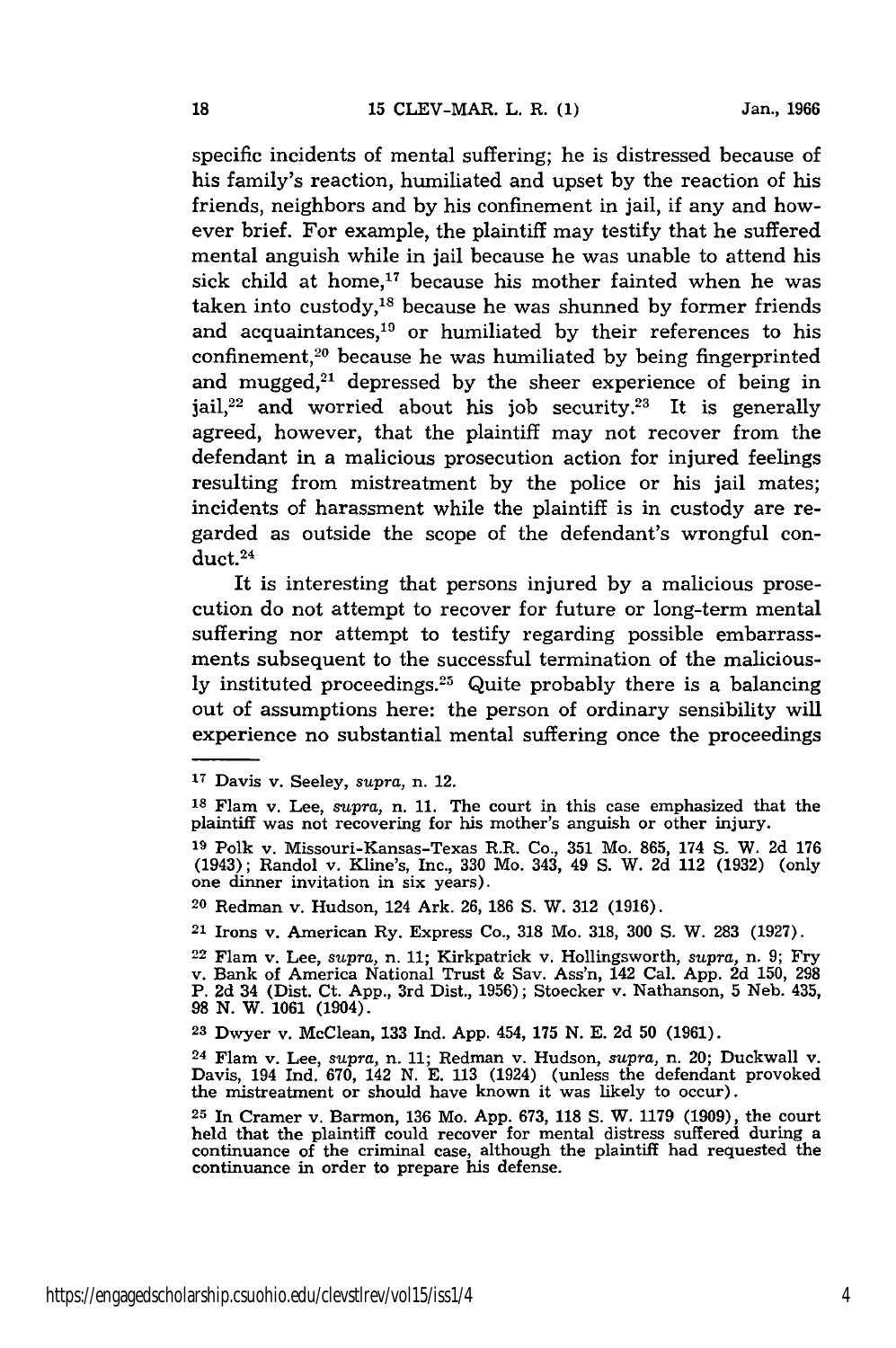have terminated in his favor.<sup>26</sup> There is also no technique used in these actions analogous to the *per diem* method of proving pain. As a result, the decisions in cases where the defendant argues that the verdict is excessive reflect contradictory attitudes, based, it would seem, upon inconsistent judicial views regarding the value of malicious prosecution actions and the sacredness of the jury's verdict.

Some decisions fail to give any clue to the reasons for the action taken by the court, as in *Warren v. Balaker27* in which a \$1000 verdict was reduced to \$500 *per curiam.* Some decisions suggest that a relatively low ceiling will be permitted. In a recent Connecticut decision, for example, the trial judge awarded a total of \$400 to a plaintiff who spent \$200 defending the malicious prosecution proceeding and who was described as having lost time and business and suffered humiliation.28 In *Exchange National Bank of Colorado Springs v. Cullum*,<sup>29</sup> the court seemed uneasy about affirming a verdict of \$2500 compensatory damages ("while this verdict may seem unusually large"), although the plaintiff was described as a man of standing and, presumably, of exceptional character and reputation, a retired officer whose pension had been jeopardized, who had lost time and business, had incurred travel expenses and the cost of two bonds, and who had suffered "unusual and unnecessary" injury to his feelings and reputation, including newspaper publicity.

At one time Indiana attempted to control malicious prosecution verdicts by imposing a proportion formula: the damages awarded for injury to the feelings, reputation and social standing must bear some reasonable ratio to the pecuniary losses in-

**<sup>26</sup>**It was held in Black v. Canadian Pac. Ry., 218 F. 239 (W.D. N.Y. 1914) affd. 230 F. 798 (2d Cir. 1916) that the mental suffering of an intelligent industrious and honest man was not to be measured by a different standard<br>than the mental suffering of a man of larger earning capacity; it was also<br>suggested that the poorer man might suffer a greater injury to his feelin and reputation that an inoffensive hobo was not entitled to a large express Co., 318 Mo. 318, 300 S. W. 283 (1927), the court was unimpressed with the argument that an inoffensive hobo was not entitled to a large verdict f ridden freight trains without obtaining the consent of the railroad).

**<sup>27</sup>** 247 App. Div. 766, 285 N. Y. **S. 850** (1936); see also Dunn v. City of New York, 23 App. Div. 2d 660, 257 N. Y. S. 2d 29 (1965): \$10,000 verdict reduced to \$2,500, no facts or reasons given.

**<sup>28</sup>** Rizza v. Gill, 24 Conn. Supp. 256, 189 A. 2d 794 (1963).

**<sup>29</sup>**114 Colo. 26, 161 P. 2d 336 (1945).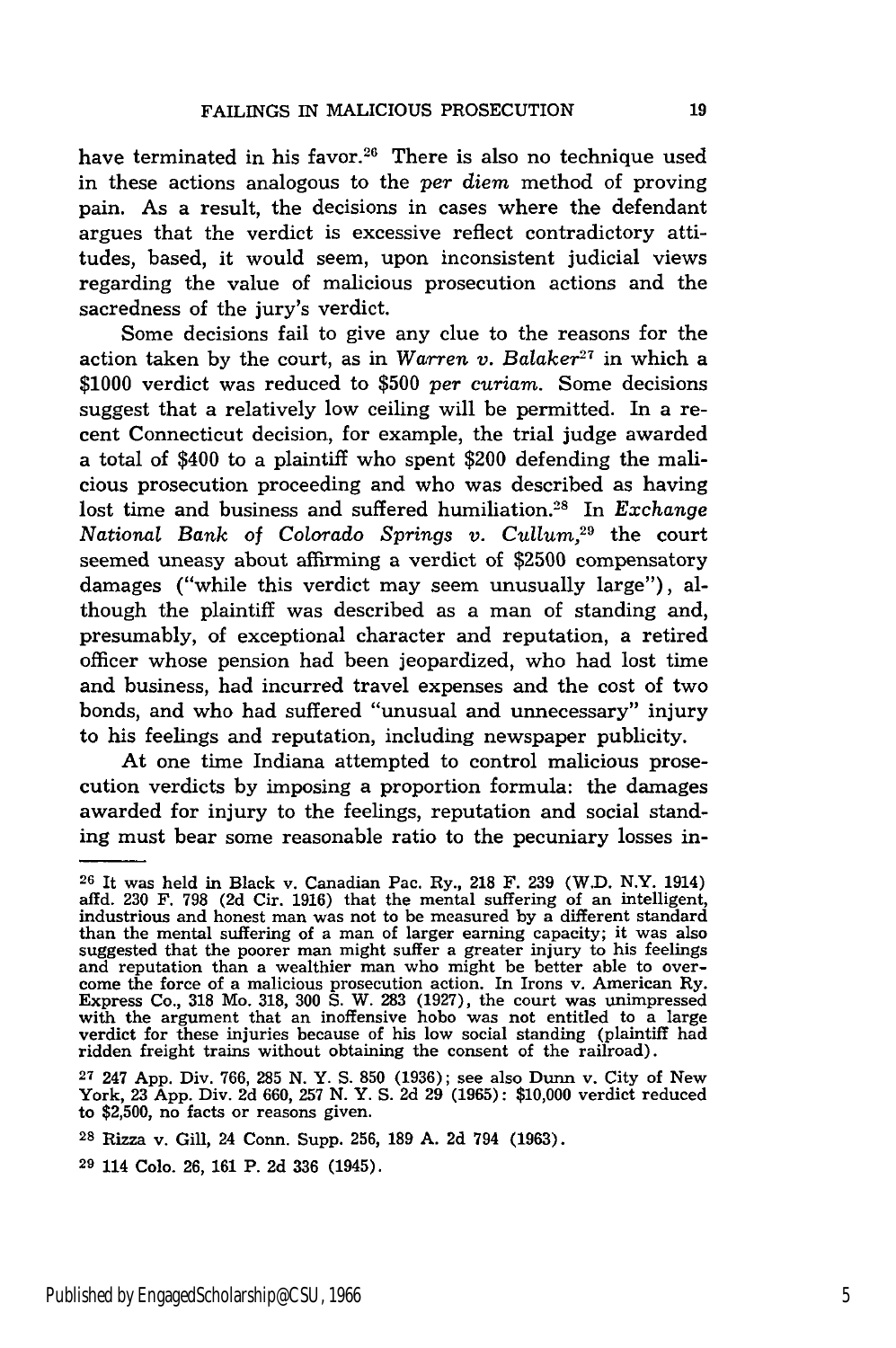curred,<sup>30</sup> but this formula was questioned and apparently abandoned in a more recent decision.<sup>31</sup> The "reasonable ratio" approach seems to have resulted from a blending of two principles: the familiar rule that punitive damages should be reasonably proportionate to the actual damages,<sup>32</sup> and the minority rule that compensatory or actual damages in malicious prosecution cases are limited to pecuniary losses, whereas non-pecuniary losses, such as injured feelings and reputation, are classified as punitive damages.33 Labeling damages for non-pecuniary losses as punitive or exemplary seems basically confused.

The bulk of the decisions in malicious prosecution actions where it is claimed the verdict is excessive do not yield any definite standard or criterion for predicting results.34 In *Levine v. Mills*<sup>35</sup> the court remarked that malicious prosecution cases are not "favored in the law," that large verdicts should be viewed with more concern and examined more carefully than in other tort cases so that people would not be inhibited in seeking legal relief.

Frequently, however, comparatively large verdicts for injury to the feelings and reputation are affirmed as against a claim the award is excessive. In *Fry v. Bank of America National Trust & Say. Ass'n,36* for example, a wife was arrested and spent one night in jail before being released; the story was carried on the front page of the local newspaper. Her expenses in defending the charge were paid for by her husband and he recovered them from the defendant. The jury awarded the wife \$15,000 compensatory damages and \$10,000 punitive damages and the verdict was affirmed, the court simply stating it found neither "passion or prejudice." A \$30,000 award for injured feelings and reputa-

**<sup>36</sup>***Supra,* note 22.

**<sup>30</sup>**Bangert v. Hubbard, 127 Ind. App. 579, 126 N. E. 2d **778** (1955).

**<sup>31</sup>**Dwyer v. McClean, 133 Ind. App. 454, 175 N. E. 2d 50 (1961).

**<sup>32</sup>**Gordon v. McLearn, **123** Ark. 496, **185** S. W. **803** (1916); Soesbe v. Lines, 180 Iowa 943, 164 N. W. 129 (1917); McCormick, *op.* cit. *supra,* n. 8 at 298. **<sup>33</sup>**Bangert v. Hubbard, *supra,* n. 30. See also Streetman v. Lasater, **<sup>185</sup> S.** W. 930 (Tex. Civ. App. 1916).

**<sup>34</sup>**There is an exhaustive collection of cases in 35 A. L. R. 2d 308.

<sup>&</sup>lt;sup>35</sup> 114 A. 2d 546 (Mun. Ct. App. D. C. 1955); in W. T. Grant Co. v. Taylor, 223 Ky. 812, 4 S. W. 2d 741 (1928) the court remarked: "Actions for malicious prosecution are not favored in law, since public policy favors the exposure of crime, and large verdicts in such actions should be viewed with more concern than similar verdicts in other cases involving tortious acts." 4 **S.** W. 2d at 745.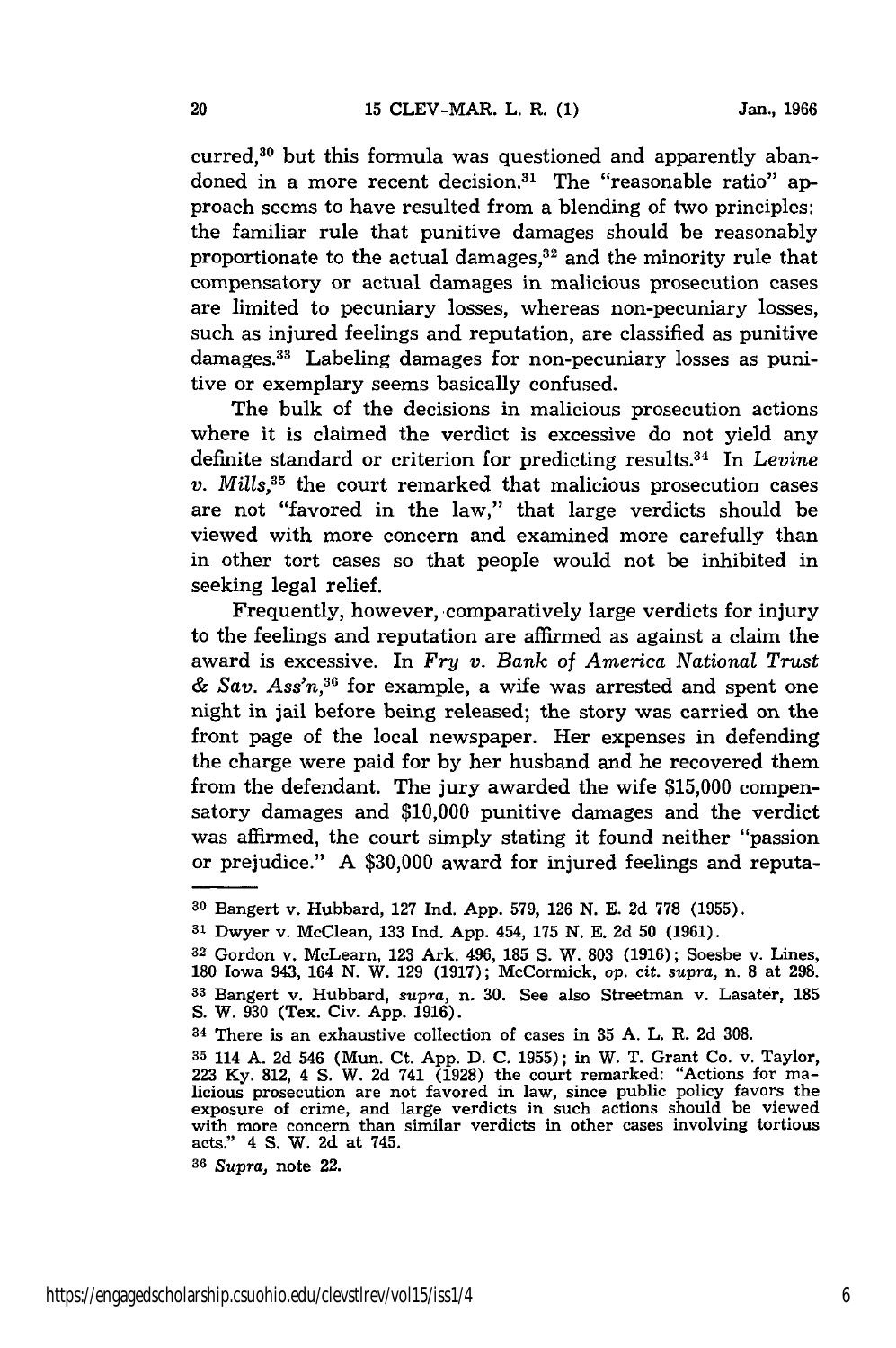tion was affirmed in *Miller v. Schnitzer37* after the court concluded its judicial conscience was not shocked by that amount after reviewing the record. In one case an award of \$10,000 actual and \$15,000 punitive damages was not even challenged as excessive **. 8**

Since there is clearly no objective standard available for estimating these injuries, the conventional formulas used by courts in reviewing excessive damages cases-e.g., does the verdict reflect passion or prejudice? does it shock the court's conscience?-amount to no more than an admission all such decisions are totally *ad* hoc. In short, the plaintiff's attorney must determine in each case the most effective method of reconstructing his client's distress, both real and assumed, not only to persuade the jury in the first instance, but also to protect the verdict on appeal.

There are a number of significant differences in malicious prosecution actions based on the wrongful initiation of civil proceedings. According to the prevailing view, no damages will be assumed; the plaintiff in the malicious prosecution action must allege and prove all actual damages suffered in excess of the costs recoverable in the original action.39 Although there is virtually no discussion in the cases of the rationale for this position, it is likely based on the assumption that the run of the mill civil action-though maliciously instituted-does not necessarily injure the reputation and feelings of the defendant in that action. Thus, in *Harter v. Lewis Stores*,<sup>40</sup> the plaintiff alleged that she had been maliciously prosecuted by the defendant in a simple contract action brought by the defendant for the unpaid balance of her account. The court held that the plaintiff's damages should be limited to loss of time and litigation expenses and that

**<sup>37</sup>**78 Nev. 301, 371 P. 2d 824 (1962). The jury's total verdict amounted to \$95,000: \$15,000 for special injuries, \$30,000 for injured feelings, etc., and \$50,000 punitive damages. The court reduced the \$15,000 verdict to \$8,000 after finding no evidence of special injuries above that amount and reduced the \$50,000 punitive award to \$5,000 after concluding that-given the defendant's wealth-the lower figure was sufficient punishment. In Dwyer v. McClean, *supra,* n. 31, a \$13,700 verdict was affirmed although the evidence showed only \$375 pecuniary damages. See also Randol *v. Kline's, Inc., supra,* n. 19.

**<sup>38</sup>**Singleton v. Perry, 45 Cal. **2d** 489, **289** P. **2d** 794 **(1955).**

**<sup>39</sup>** McCardle v. McGinley, **86** Ind. **538 (1882);** Carbondale **Inv.** Co. v. Burdick, **67** Kan. **329, 72** P. **781 (1903);** Restatement, Torts, § **681 (1938);** Prosser, *supra,* n. **3** § 114.

**<sup>40</sup>** 240 **S.** W. **2d 86 (Ky. 1951).**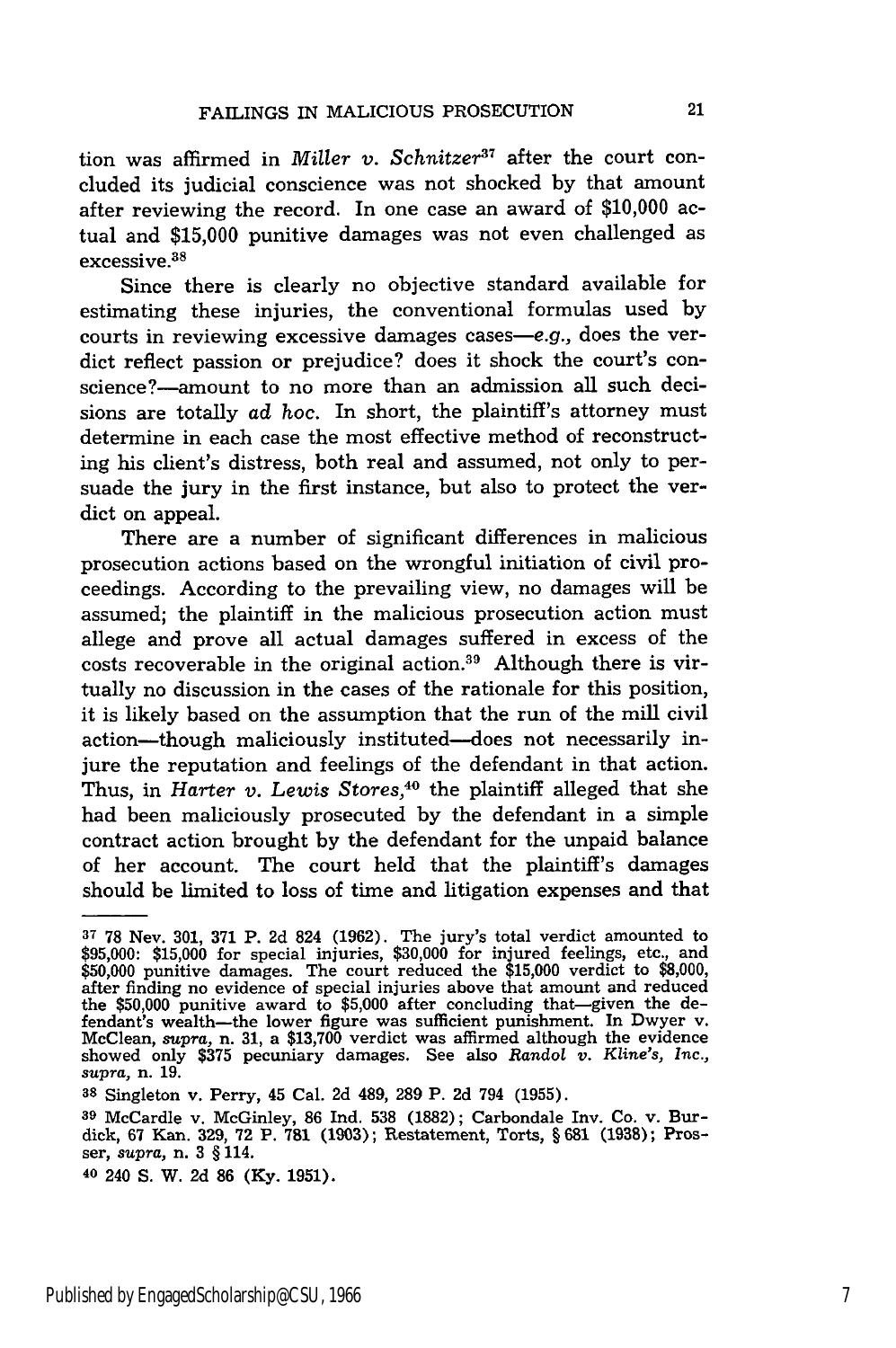there could be no recovery for her mental suffering since her reputation had not been assailed nor her person or property interfered with. The unspoken premise here seems to be that a person of ordinary sensibility would not feel shame, embarrassment and so on merely at being named a defendant in a civil action.

The rule is otherwise, however, if the civil action complained of carries with it defamatory implications or interferes with the plaintiff's person or property.<sup>41</sup> Wrongfully instituted lunacy proceedings are a handy example, for normally such proceedings involve both injury to reputation and incarceration; wrongful attachments or garnishments necessarily involve interference with property. In these and similar cases, damages for injured feelings are normally recoverable.<sup>42</sup>

Judicial attitudes regarding verdicts in this class of cases are even less predictable than in criminal actions. In *Gore v.* Gorman's, Inc.,<sup>43</sup> for example, the plaintiff sought damages resulting from the defendant's wrongful garnishment of wages for a debt which had been discharged in bankruptcy. He received nothing for his alleged embarrassment and mortification, the court refusing to believe that a bankrupt would actually be that sensitive. In *Dauphine v. Herbert*,<sup>44</sup> the court contended that a 40 year old Negro woman was entitled to \$285 damages for the humiliation and embarrassment suffered from confinement for five days in a mental hospital pursuant to a maliciously insti-

43 143 F. Supp. 9 (W. D. D. C. Mo. 1956).

<sup>41</sup> Restatement, Torts, § 681, Comment (b): ". **.** . an action based upon the alleged fraudulent conduct of the defendant is in its nature defamatory. In a word, the test is whether the defendant's pleadings are such that if not protected by the privilege of a litigant . . . they would be actionable under the rules which govern recovery for defamation." See also Commen (d), *supra.*

 $^{42}$  A highly selective list of cases permitting recovery for mental suffering in these circumstances follows: Cohn v. Saidel, 71 N. H. 558, 53 A. **800** (1902) (wrongful attachment); Brooking v. Lemon, **96** A. 2d 849 (Mun. Ct. App. D. C. 1953) (wrongful notice to quit); Barbish v. Ohio Finance Co. **101** N. E. 2d 792 (Ohio 1951) (wrongful garnishment); McAnarney v. Commonwealth Loan Co., 208 S. W. 2d 480 (Mo. 1948) (wrongful garnishment) Alexander v. Alexander, 131 F. Supp. 605 (W. D. D. C. So. Car. 1955), rev'd. 229 F. 2d 111 (4th Cir. 1956) (lunacy proceedings); Dauphine v. Herbert, 37 So. 2d 829 (Ct. App. La. 1948) (lunacy proceedings); Pickles v. Anton, 49 N. D. 47, **189** N. W. 684 (1922) (lunacy proceedings).

<sup>44 37</sup> So. 2d **829** (Ct. App. La. 1948). The court expressly stated that a per- son of low social status might very well overlook the embarrassment and humiliation which others might experience from being committed to a mental hospital.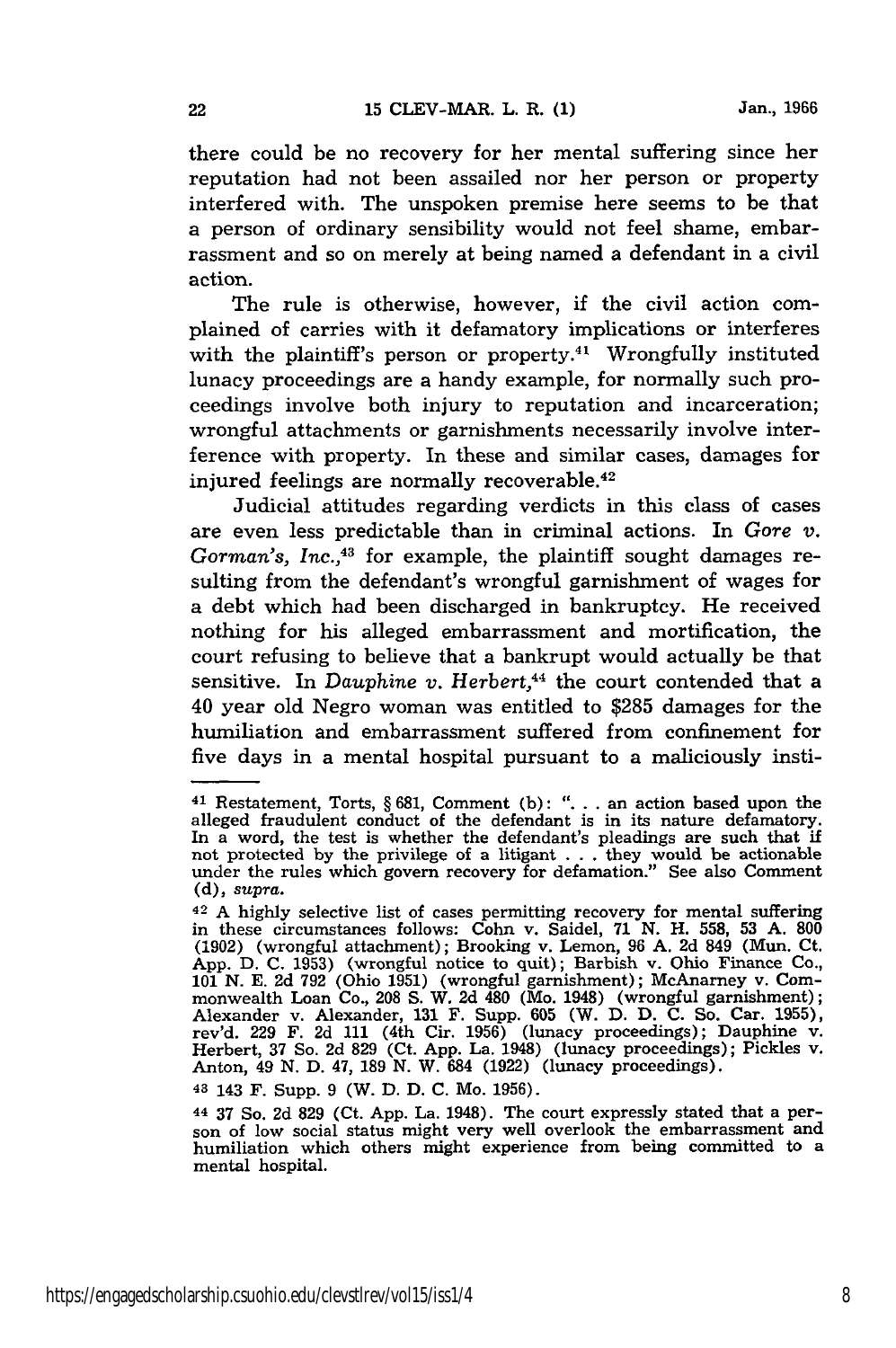tuted insanity proceeding. At the other end of the scale we have *Alexander v. Alexander,45* a case in which the jury awarded the plaintiff **\$175,000** actual damages and **\$75,000** punitive damages, the defendant (her husband) having wrongfully instituted lunacy proceedings against her. Although the reported facts in the case do not show whether the plaintiff suffered any pecuniary losses, it is apparent that the bulk of the award was for her "shame, humiliation and disgrace." **<sup>46</sup>**

The *Alexander* verdict stands alone and there are not enough decisions in this area to justify generalizations about the future. The available decisions suggest that injured feelings are not compensated in maliciously instituted civil actions on the same scale as they are in criminal actions, with a correlation based roughly on the assumption that the plaintiff's reputation is less harmed **by** his being involved in a civil action than in a criminal proceeding. <sup>47</sup>

Some confusion and apparent contradictions have resulted from the possible overlapping of causes of action in cases where process *(e.g.,* attachment, garnishment, execution) has either wrongfully issued or been used oppressively. For example, an attachment may have been issued against the wrong person. In this circumstance, the attachment defendant may have a cause of action against the attachment plaintiff without the necessity of showing malice and want of probable cause, but the recover-

**<sup>45 131</sup>** F. Supp. **605** (W. **D. D. C.** So. Car. **1955).**

<sup>46</sup>**131** F. Supp. at **p. 607.** Although the trial judge reduced the award of actual damages to **\$87,500,** he did so merely in the exercise of discretion, not because the court's conscience was shocked. The award of **\$75,000** punitive damages was described as conservative. The judgment was reversed on other grounds. 229 F. 2d 111 (4th Cir. 1956). This is the only case found in which future mental suffering was alluded to ("a lifetime of case found in which future mental suffering was alluded to ("a lifetime of shame").

*<sup>47</sup>*The following might be loosely described as "typical" verdicts: Giordano v. Tullier, **139** So. **2d 15** (Ct. **App.** La. **1962) (\$7,500** for humiliation, embarrassment and harm to reputation reduced to **\$3,000,** no "convincing" evidence of mental anguish); Jones v. Phillips Petroleum Co., **239** Mo. **App. 331, 186 S.** W. **2d 879** (1945) (repeated garnishments-plaintifi received **\$500** for anxiety over **job** security and humiliation); Brooking v. Lemon, **96 A. 2d** 849 (Mun. Ct. **App. D. C. 1953)** (wrongful notice to quit-\$250 awarded for anguish resulting from the threatened loss of one's home) Blankenship v. Staton, 348 **S.** W. **925 (1961)** is of special interest. In re- versing a verdict of \$20,000 for mental suffering in a wrongful attachment, the court, at **p. 929,** said: **". . .** we have **by** way of evidence only the gen- eral statements of the Statons that they were humiliated and embarrassed and the statement of Mrs. Staton that she became **highly** nervous so as to require medical treatment. This evidence is purely subjective and does not produce the conviction that great suffering has been evidenced. The standard of damages in Kentucky for items of this nature has not been high."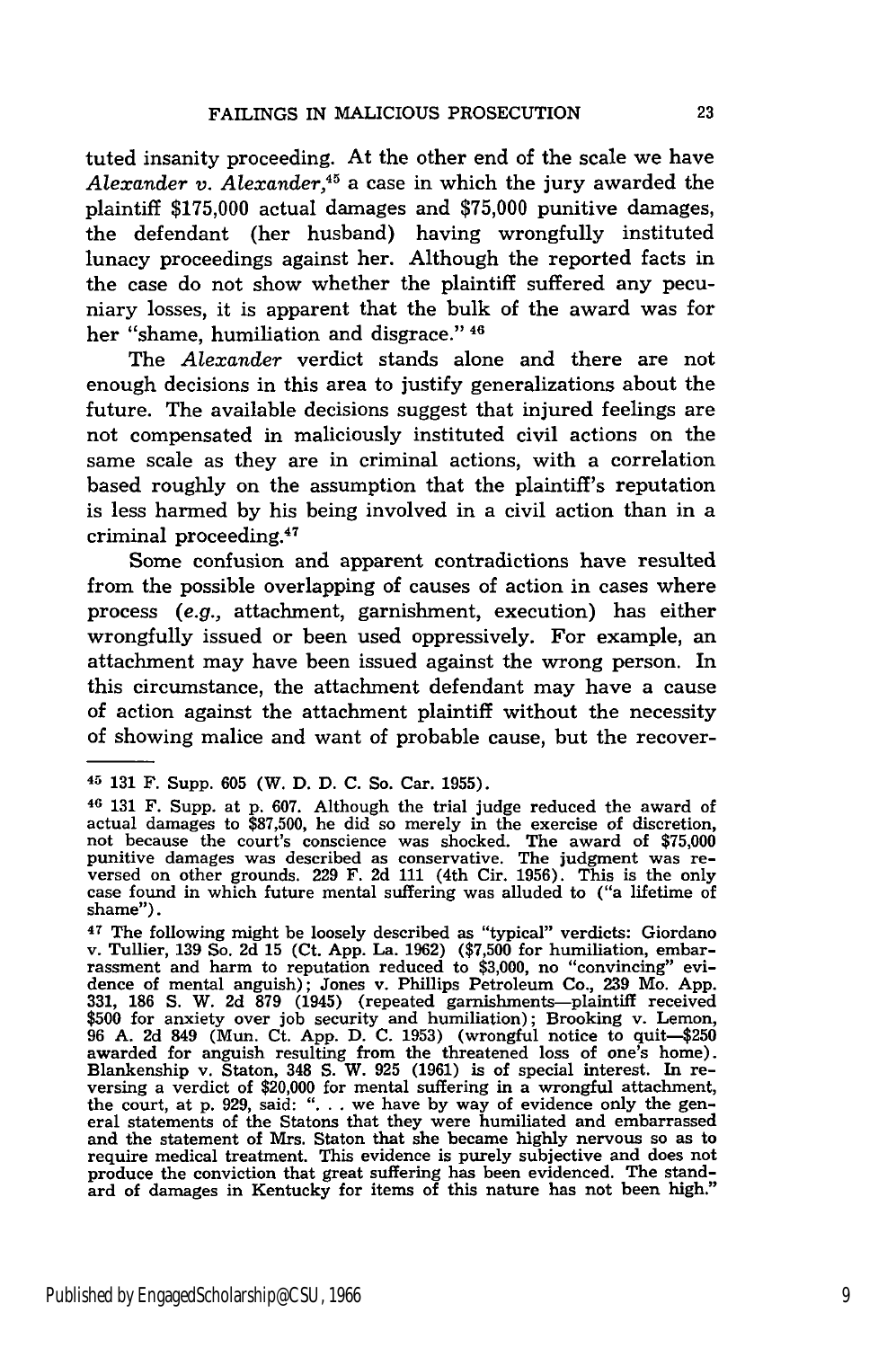able damages ordinarily do not include compensation for injured feelings.48 If circumstances evidencing malice, want of probable cause, etc., are added, the attachment defendant has a cause of action for malicious prosecution of a civil proceeding (the attachment proceeding), with damages for injured feelings recoverable as noted above.49 Although there is some authority permitting recovery for injured feelings absent malice,<sup>50</sup> the distinction seems sound: a defective, although "good faith" wrongful attachment or garnishment, seems more akin to conversion of property where conventionally damages are limited to pecuniary losses.<sup>51</sup>

Abuse of process, as defined at the outset, occurs when process is used to accomplish an improper purpose. Technically, this tort may include fact situations which also contain the elements essential to a malicious prosecution action; in other words, process might have been issued maliciously, without probable cause and so on, and also for an improper purpose.<sup>52</sup> If a choice between abuse of process and malicious prosecution need be made, the former seems by and large preferable, for the cause of action can be established by showing the improper purpose; neither probable cause nor unfavorable termination are defenses to liability.<sup>53</sup>

**<sup>51</sup>**McCormick, *supra,* n. 8 §§ 109 and 123.

**52** See Brown v. Guaranty Estates Corp., *supra,* for a discussion of this possibility. See also, McGann v. Allen, 105 Conn. 177, 134 A. 810 (1926).

(Continued on next page)

**<sup>48</sup>**Mills v. Liquidators, 206 Ore. 212, 288 P. 2d 1060 (1955); Anderson v. Sloane, 72 Wis. 566, 40 N. W. 214 (1888); Stone v. C. I. T. Corp., 122 Pa. Super. 71, 184 A. 674 (1936); Lee v. Dunbar, 37 A. 2d 178 (Mun. Ct. App. **D.** C. 1944). Some jurisdictions do not recognize the cause of action absent D. C. 1944). Some jurisdictions do not recognize the cause of action absent malice: Finn v. Witherbee, 126 Cal. App. 2d 45, 271 P. 2d 606 (1954); Fish v. Nethercutt, 14 Wash. 582, 45 P. 44 (1896).

<sup>49</sup> In addition, the attachment defendant will usually have a statutory cause of action on the bond normally required of the attachment plaintiff. See Brown v. Guaranty Estates Corp., 239 No. Car. 595, 80 **S.** E. 2d 645 (1954) for a comprehensive discussion of this alternative.

**<sup>50</sup>**Williams v. Hill, Harris & Co., Inc., 190 So. 157 (Ct. App. La., 1939). Some cases are ambiguous on the question whether malice and lack of probable cause are essential in order to recover for injured feelings: e.g.,<br>Hyde v. Southern Grocery Stores, 197 So. Car. 263, 15 S. E. 2d 353 (1941);<br>Wright v. Husband, 193 Ark. 347, 99 S. W. 2d 583 (1936) (attachment pl

**<sup>53</sup>** Restatement, Torts, § **682** (1938). Some authorities use the term "malicious use of process" in this context but it seems clear that this term is a synonym for malicious prosecution as used herein. 72 C. **J.** S. *Process,* § 120 at p. 1195 (1951). No comprehensive definition of the phrase "improper purpose" is possible. In Prosser's view, the ulterior purpose "usually takes the form of coercion to obtain a collateral advantage, not properly involved in the proceeding itself, such as the surrender of property or the payment of money, by the use of the process as a threat or a club." Pros-